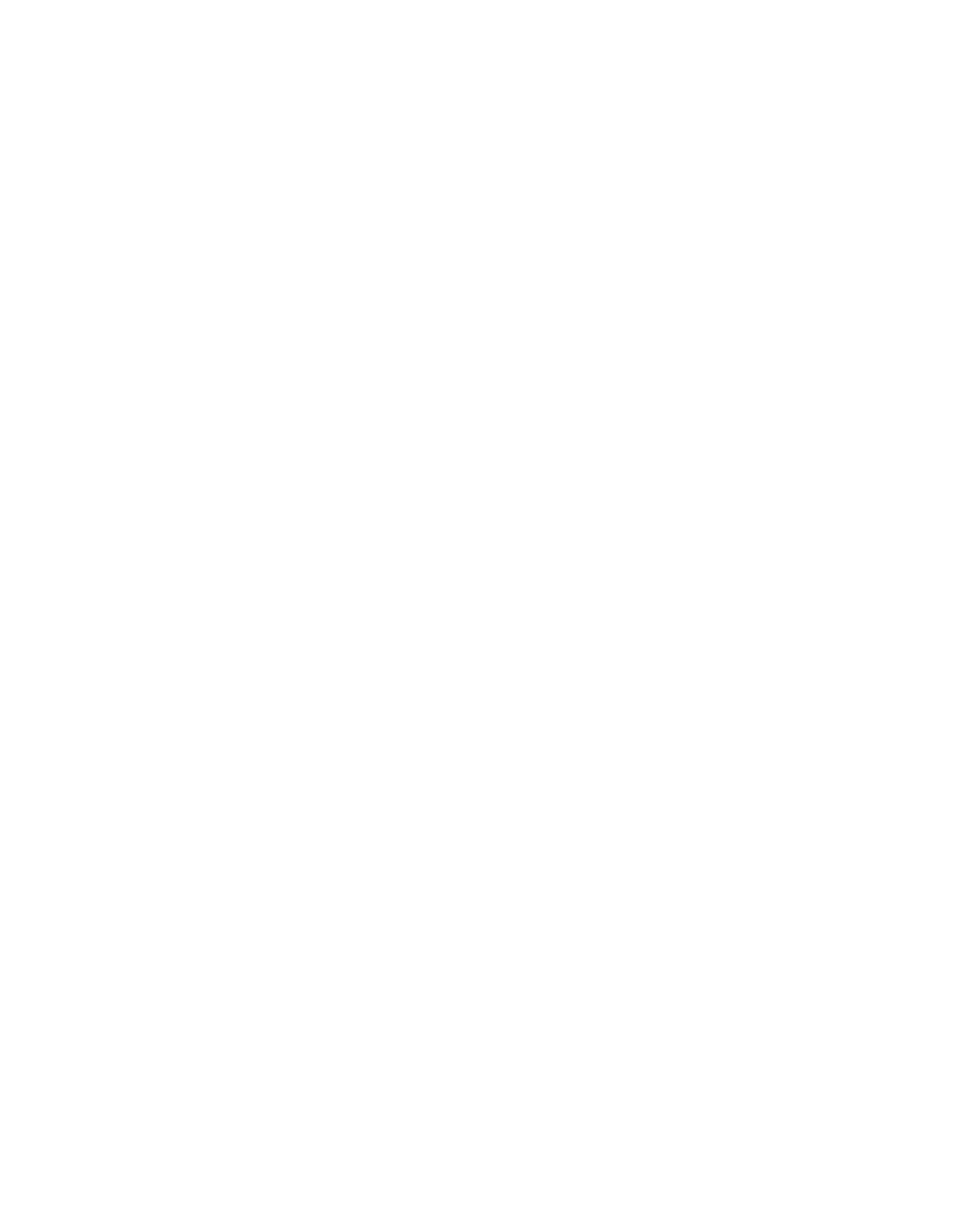

January 31, 2014

Elaine McMillan City of Ilwaco P.O. Box 548 Ilwaco, WA 98624

Re: City of Ilwaco Preliminary Shoreline Jurisdiction

Dear Elaine:

The Watershed Company has developed the accompanying map of Preliminary Shoreline Jurisdiction as part of the City of Ilwaco (City) Shoreline Master Program (SMP) update. This letter describes the development of this map in detail.

#### **OVERVIEW**

The Preliminary Shoreline Jurisdiction map shows the City's minimum shoreline jurisdiction based upon the Shoreline Management Act (SMA), the Washington Administrative Code (WAC) and Washington Department of Ecology (Ecology) guidance documents.

Under the SMA, the following features are regulated as Shorelines of the State:

- Rivers and streams with over 20 cubic feet per second (cfs) mean annual flow;
- Floodway and contiguous floodplain areas extending 200 feet from the floodway;
- Marine waters;
- Lakes 20 acres or greater in size;
- Shorelands 200 feet landward from the ordinary high water mark (OHWM) of marine waters and jurisdictional rivers, streams, and lakes; and
- Associated wetlands that are hydrologically connected to any of the shorelines described above, located within 200 feet of a jurisdictional waterbody, or are entirely/partly located within a jurisdictional waterbody's 100-year floodplain.

#### **SUPPORTING GIS DATA**

A first step in developing the map of Preliminary Shoreline Jurisdiction was to collect and compare existing GIS datasets. GIS datasets from several agencies were reviewed to determine the most accurate data for the City. GIS datasets reviewed for mapping shoreline jurisdiction are listed below.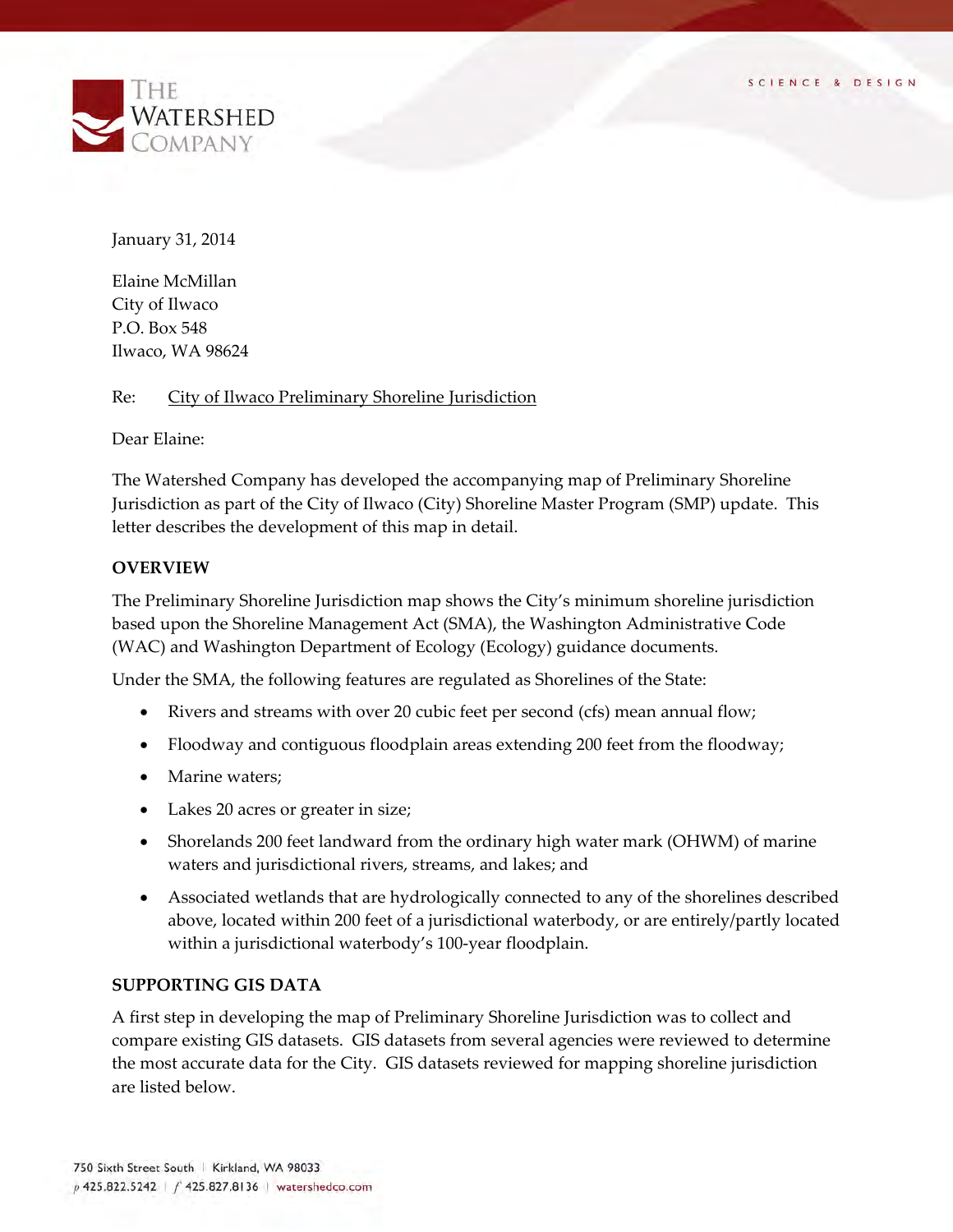McMillan, E. January 31, 2014 Page 2 of 5

# **Shoreline data**

## *Reviewed, included in mapping*

- Pacific County SMA Hydrological Delineations (University of Washington Olympic Natural Resources Center, School of Environmental and Forest Sciences; 2011)
- Combined Shoreline (University of Washington Olympic Natural Resources Center, School of Environmental and Forest Sciences; 2013)
	- o Note that the above-two datasets are discussed in the document Final Report: Coastal MSP Priorities (2013)
- National Hydrography Dataset (NHD) (US Geological Survey; 2013)
	- o Note that Hydrography (Washington Department of Natural Resources; 2013) is essentially the same as the NHD in the Ilwaco area
- National Wetlands Inventory (NWI) (US Fish and Wildlife Service; 2011)
	- o Note that the NWI includes lakes and that this dataset was used in mapping the Black Lake shoreline

# *Reviewed, not included in mapping*

- Shoreline (Pacific County, 2011)
- Washington State Marine Shorelines (Ecology, 2001)

## **Wetland data**

## *Reviewed, included in mapping*

• National Wetlands Inventory (US Fish and Wildlife Service; 2011)

## **Flood data**

## *Reviewed, included mapping*

• FEMA Preliminary DFIRM (Federal Emergency Management Agency; 2013)

Because no single dataset represented a best-fit of the approximate OHWM for all shorelines in the City, multiple datasets were used. The datasets used to map the OHWM in specific shoreline areas are described later in this letter.

While the shoreline jurisdiction shown in the map is built on the best available data, the level of accuracy is limited and may require ground-truthing at the time of a development action review. Each map depicting shoreline jurisdiction will therefore include the following disclaimer, derived from Ecology's recommendation: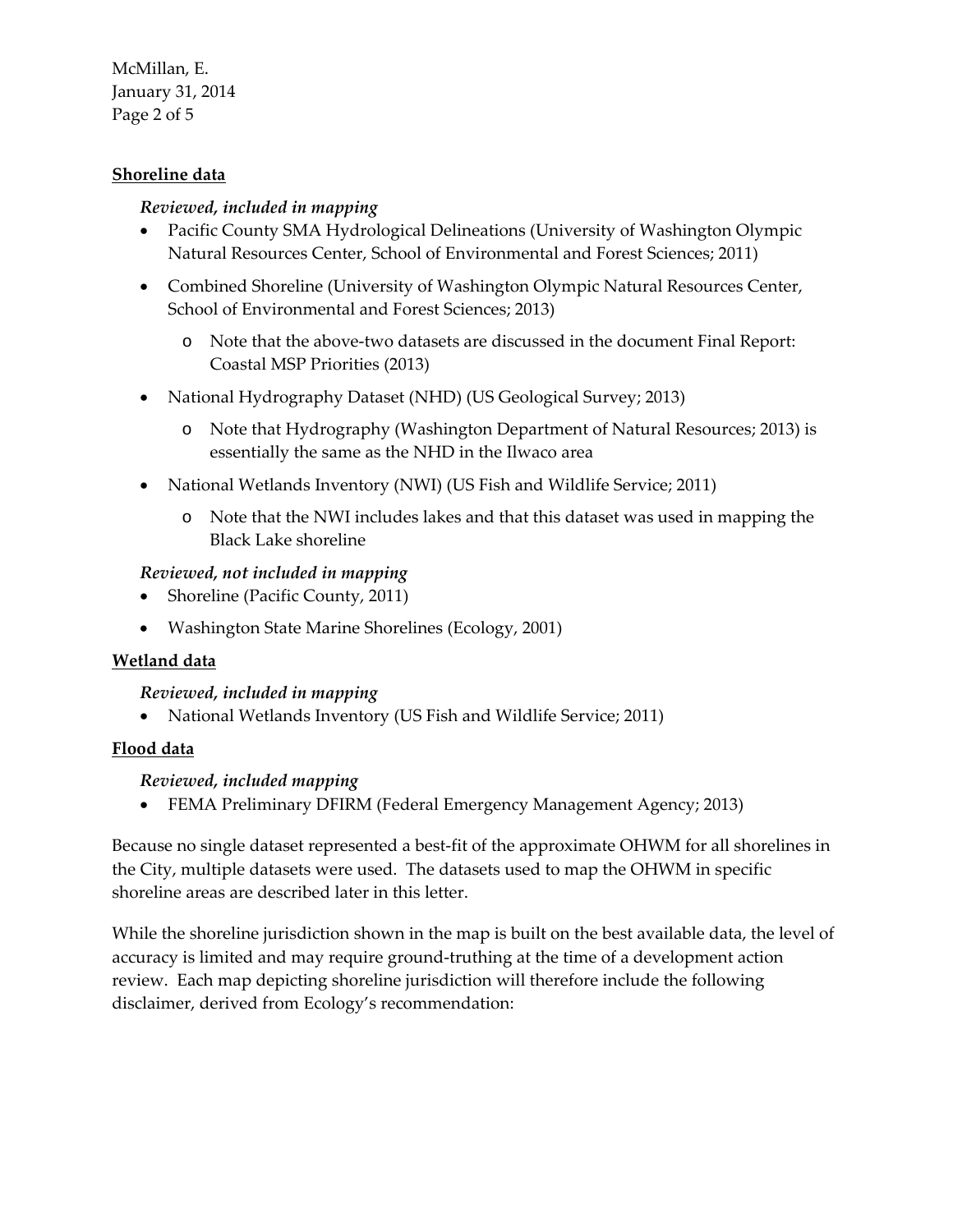McMillan, E. January 31, 2014 Page 3 of 5

> *The features depicted on this map are approximate. They have not been formally delineated or surveyed and are intended for planning purposes only. Additional sitespecific evaluation may be needed to confirm or verify the information shown on this map.*

# **SHORELINE JURISDICTION**

# **Marine shorelines**

The City features approximately one-quarter mile of **Pacific Ocean** shoreline. This shoreline and the area 200 feet landward of the approximate OHWM are included in the map of Preliminary Shoreline Jurisdiction. Additionally, per RCW 90.58.030(2)(f)(i), this shoreline qualifies as a Shoreline of Statewide Significance. The OHWM for this segment of the shoreline was based on the NHD.

## **Lakes**

Per RCW 90.58.030(2)(e)(iii), the minimum size limit for lakes to be designated as shoreline is 20 acres. In Ilwaco, only **Black Lake** (at approximately 33 acres), exceeds this threshold. This shoreline and the area 200 feet landward of the OHWM are included in the map of Preliminary Shoreline Jurisdiction. The NWI was the starting point for mapping the OHWM of Black Lake; however, the OHWM boundary for Black Lake was edited to better match the 2013 aerial photo.

## **Rivers**

Ecology GIS data were consulted to verify the upstream limits of river shoreline jurisdiction based on the US Geological Survey's recent study (2003)<sup>[1](#page-4-0)</sup> of the 20 cfs cut-off. Based on this information, the City has two jurisdictional rivers that are included in the map of Preliminary Shoreline Jurisdiction, along with the area 200 feet landward of the OHWM.

First, the **Columbia River**, including Baker Bay, is jurisdictional. Moreover, because its mean annual flow exceeds 1,000 cfs, it is also considered a Shoreline of Statewide Significance (per RCW 90.58.030(2)(f)(v)(A)). To develop the most accurate depiction of the Columbia River OHWM, it was mapped using three GIS datasets: the Pacific County SMA Hydrological Delineations dataset, the NHD, and the Combined Shoreline dataset.

Second, the **Wallicut River** has a mean annual flow greater than 20 cfs beginning just downstream of Highway 101. On the map of Preliminary Shoreline Jurisdiction, the Wallicut River OHWM was mapped by digitizing the OHWM as interpreted from the 2013 aerial photo.

<span id="page-4-0"></span> $\overline{a}$ <sup>1</sup> [http://www.ecy.wa.gov/programs/sea/pubs/USGS\\_reports/WRIR%2096-4208.pdf](http://www.ecy.wa.gov/programs/sea/pubs/USGS_reports/WRIR%2096-4208.pdf)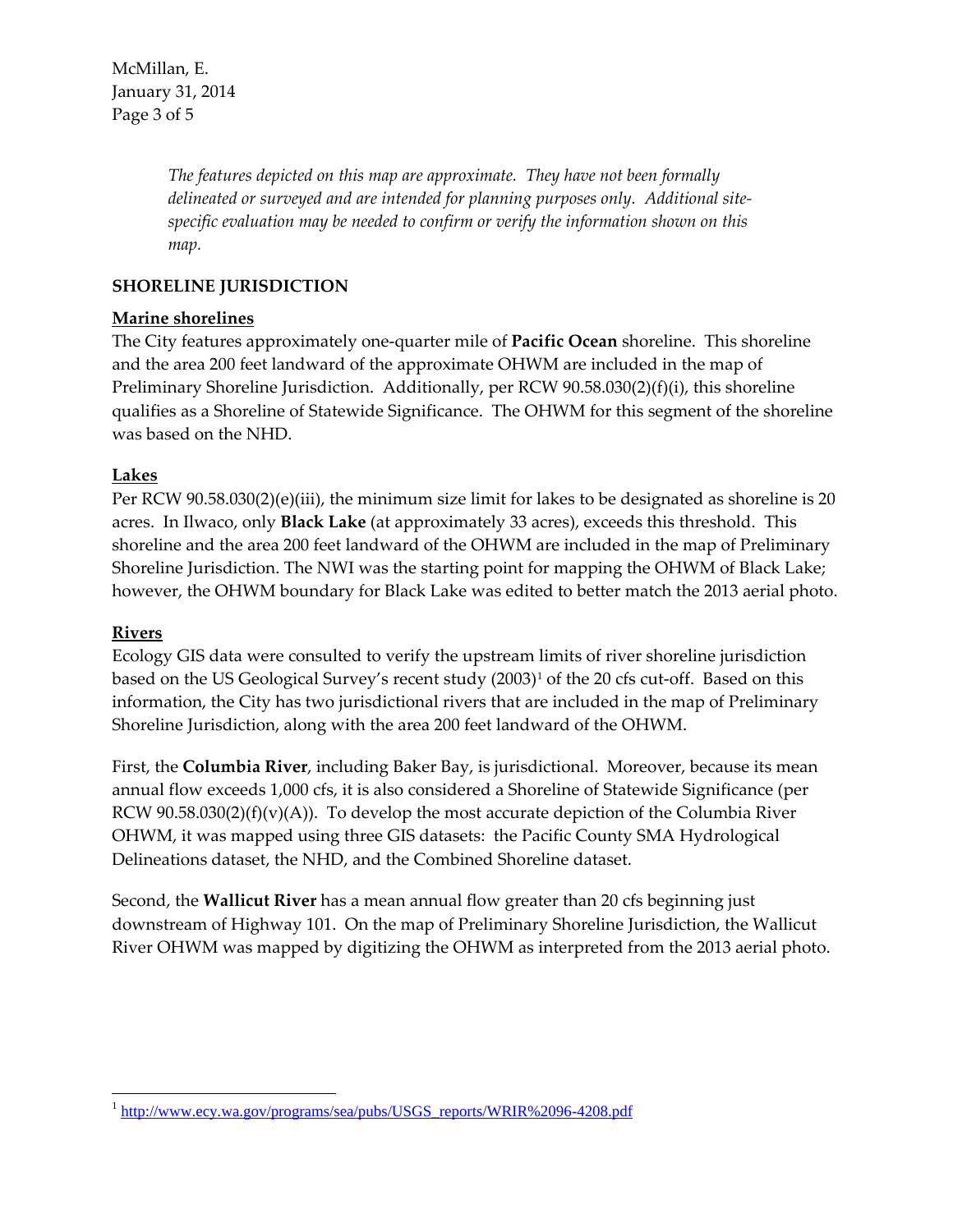McMillan, E. January 31, 2014 Page 4 of 5

# **Floodplains/Floodways**

Flood mapping is based on FEMA Preliminary DFIRM data. The area around the Wallicut River has floodplains that extend beyond the standard 200-foot shoreline jurisdiction through portions of the City. However, Ilwaco has no associated floodways within or adjacent to the City boundary.

# **Associated wetlands**

Existing wetland inventory information in the NWI was reviewed to identify any potentially shoreline associated wetlands. Ecology guidance states that an entire wetland is associated if any part of it lies within the area 200 feet from the OHWM of a Shoreline of the State. Further guidance states that wetlands that are hydraulically connected to a Shoreline of the State would also would be considered associated, as well as wetlands within the 100-year floodplain. Wetlands that are separated by an obvious topographic break from the shoreline are not associated, provided they are outside the shoreland zone and provided that the break is not an artificial feature such as a berm or road.

NWI wetlands appearing to meet the above criteria were mapped as "potentially associated wetlands." An exception to this was one wetland polygon located at the actively used dredge spoils disposal area at the Port of Ilwaco, which was not included based on City knowledge of this area. NWI wetlands that did not appear to meet the above criteria for associated wetlands are mapped as "other wetlands."

The Preliminary Map of Shoreline Jurisdiction shows wetland areas beyond 200 feet of the OHWM that are potentially associated wetlands due to their location in the 100-year floodplain. In particular, the area of the City located to the east of the Wallicut River includes several potentially associated wetlands.

# **OPTIONAL SHORELINE JURISDICTION BOUNDARIES**

The City has the option of expanding shoreline jurisdiction to include lands necessary for the entire 100-year floodplain and/or critical area buffers. The legislative intent for sole regulation under an updated SMP includes the caveat that if a local government's SMP does not include "land necessary for buffers for critical areas," then its critical areas ordinance (CAO) will continue to regulate critical areas and floodplain that are partly within the normal SMA jurisdiction and their buffers. The SMP also will apply within shoreline jurisdiction, resulting in dual coverage by both the CAO and SMP.

The City can voluntarily extend shoreline jurisdiction to include critical area buffers and/or floodplain that are beyond the usual SMA jurisdiction. Extending SMA jurisdiction can reduce regulatory duplication in the future. This is an issue that should be carefully considered by the City. The attached maps currently do not include expanded shoreline jurisdiction to include critical area buffers or floodplain.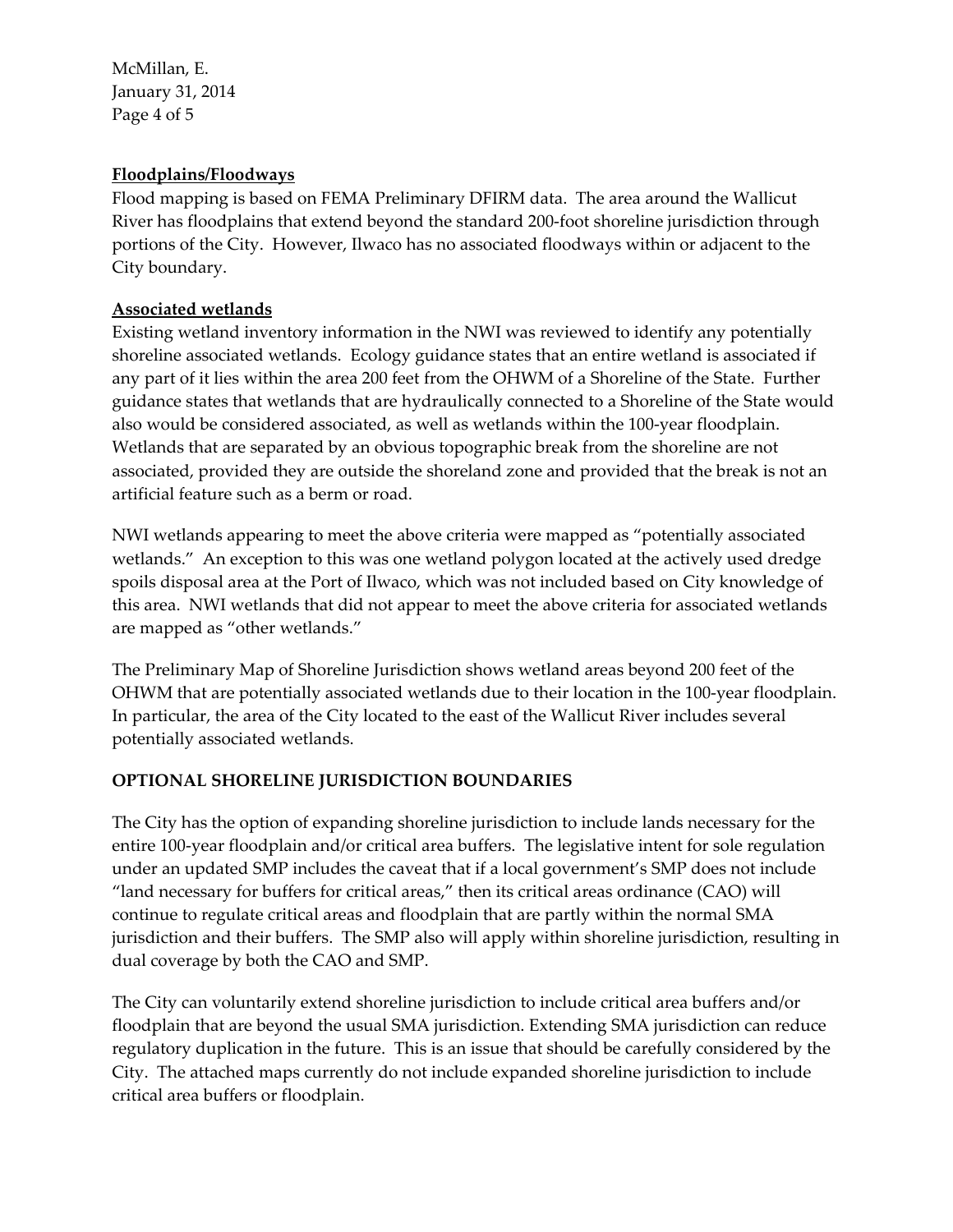McMillan, E. January 31, 2014 Page 5 of 5

Please call if you have any questions.

Sincerely,

Mark J. Daniel

Mark Daniel, AICP Associate Planner

Enclosure